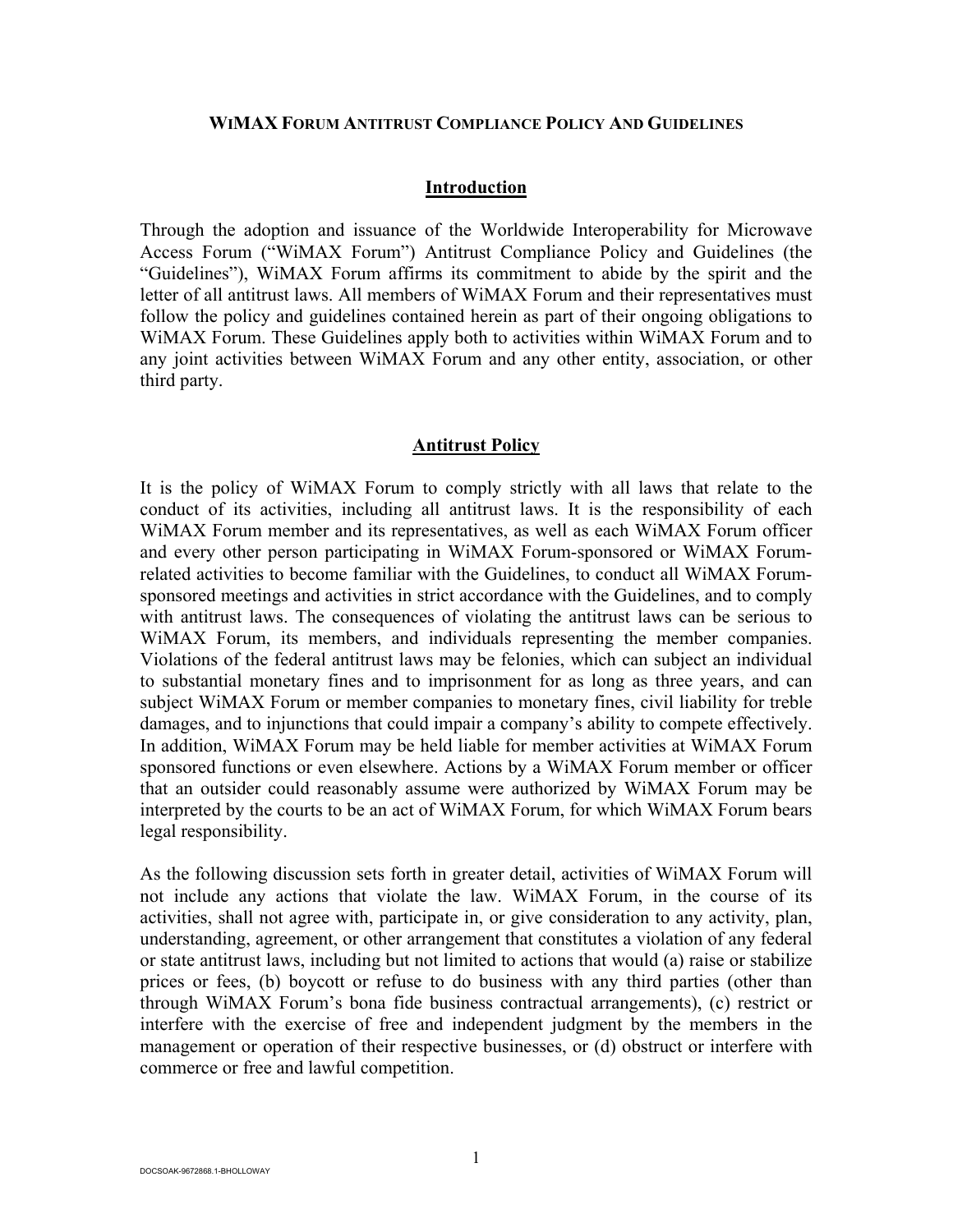The Guidelines are necessarily general and cannot purport to anticipate every legal issue or fact pattern that may emerge. It is very important, therefore, that the members and staff of WiMAX Forum consult appropriate counsel whenever questions arise as to the specific application of these Guidelines and the antitrust laws in general. In addition, any person with knowledge of an actual or suspected violation of these Guidelines should immediately consult with appropriate counsel.

### **The Antitrust Laws**

The most important antitrust law applicable to WiMAX Forum is Section 1 of the federal Sherman Act, which declares illegal "[e]very contract, combination in the form of trust or otherwise, or conspiracy, in restraint of trade among the several States, or with foreign nations...." The focus of this law is to prohibit joint activity or an agreement between businesses that unreasonably restrain trade. The "contract, combination, … or conspiracy" in question need not be written or formal, but may include informal, unwritten, and even unspoken agreements or understandings. In addition, illegal agreements can be established by circumstantial evidence, such as a pattern of conduct or mere presence at a meeting at which illegal agreements were made.

Section 5 of the Federal Trade Commission Act prohibits "unfair methods of competition in or affecting commerce and unfair or deceptive acts or practices in or affecting commerce." The provisions of the Federal Trade Commission Act can be applied to a company acting alone (unlike Section 1 of the Sherman Act) and are written more broadly than the provision of the Sherman Act. It is also important to recognize that other jurisdictions may have antitrust laws that are applicable to the activities of WiMAX Forum, including the laws of the individual states, Article 81 of the European Union, and the laws of the individual countries in which WiMAX Forum members are located or do business. These laws generally parallel the provisions of federal antitrust law but may sometimes regard activities that would be legal under federal laws as illegal anticompetitive acts. Because these Guidelines cannot catalog each state and foreign law that might be applicable to WiMAX Forum, appropriate counsel should be consulted if any questions arise as to the propriety of actions conducted in a particular state.

The development of standards can promote competition and economic efficiency by disseminating product information and by eliminating unnecessary and confusing variations in products. As a result, joint standards development activity is normally subject to treatment under the antitrust laws that focuses on whether or not the activity is reasonably necessary to achieve legitimate pro-competitive ends, and, if so, whether the benefits of the standard outweigh the costs. The benefits of standard setting are considerable, and the vast majority of standard development activities, when conducted properly, have little, if any, antitrust risk. Antitrust problems can arise, however, in both the development of a standard as well as the enforcement of that standard. In the case of standards development activities, antitrust problems may arise in several situations, such as in the following illustrative examples: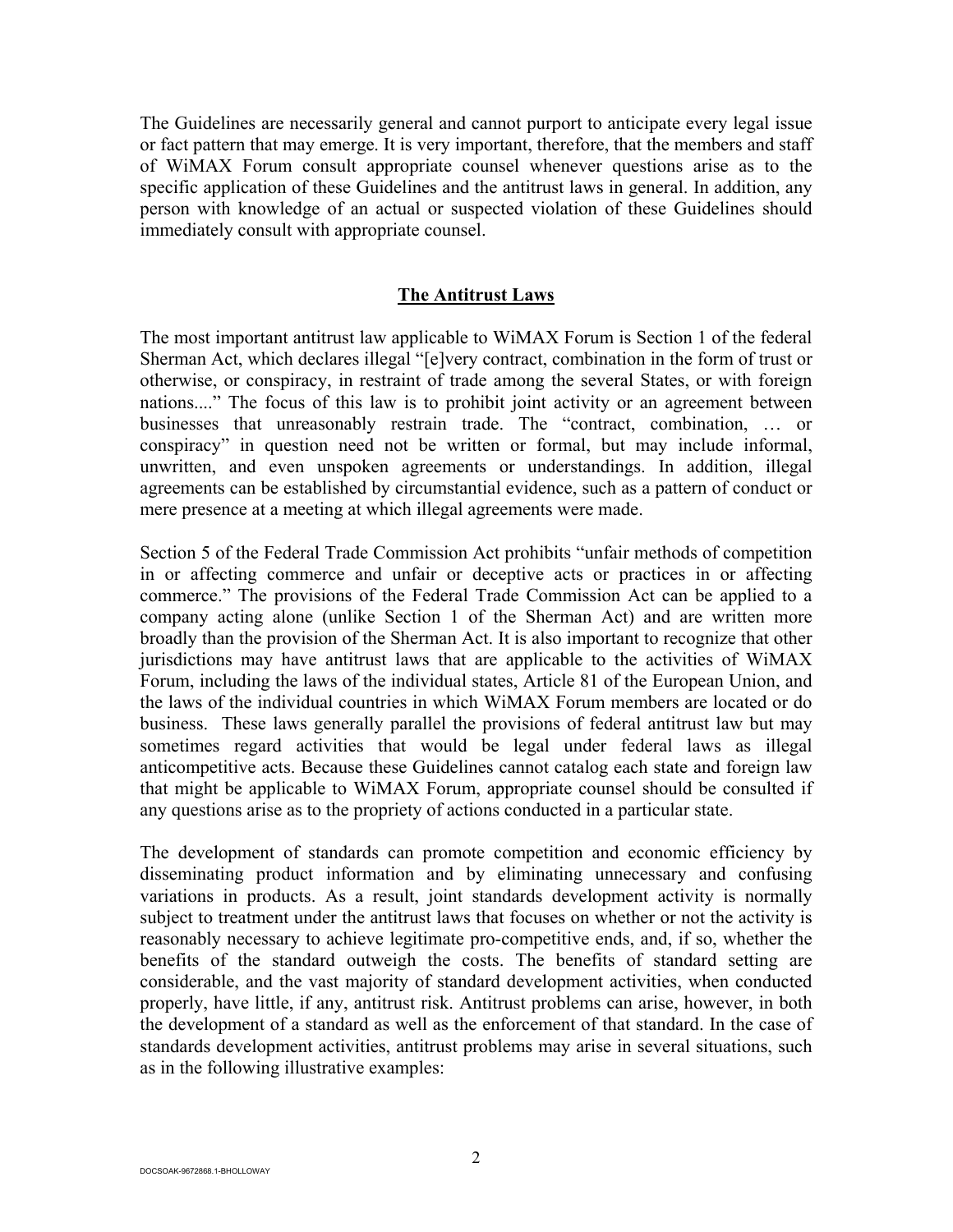- (i) When the members misuse the process to facilitate agreements to restrain trade such as when product standardization has the effect of stabilizing prices;
- (ii) When a member fails to disclose intellectual property rights in the technology selected and then seeks to assert its rights against those who adopt the standard;
- (iii)When a standards development body adopts a specification that non-members are not able to meet, and that gives the members of the standards development group a competitive advantage in manufacturing or marketing; and
- (iv) When an organization's rules and procedures are used to unreasonably exclude some competitors or tip the process in favor of one or more competitor's technology.

# **Specific Organizational Activities**

In order to minimize the antitrust risks associated with standards setting activities, the following guidelines should be followed regarding both the development and adoption of a standard as well as the promulgation of that standard:

# **1. Membership.**

(a) WiMAX Forum membership should be available to all interested network operators, equipment vendors, application developers, and interested members of the academic community on reasonable terms. No applicant for membership, who otherwise meets the qualifications set forth in the Bylaws of WiMAX Forum and the rules promulgated under those Bylaws, should be rejected for any anti-competitive purpose or solely for the purpose of denying such applicant the benefits of membership.

(b) WiMAX Forum should endeavor to ensure that all potential competitors that may be affected by a proposed action be given the opportunity to participate in the process, and that the process includes representatives from various constituencies both upstream and downstream. This will include advertising the objectives and intended activities of WiMAX Forum to the public, providing timely and adequate notice to members of the initiation and development of any proposal, allowing for careful consideration of all views and objections and, where appropriate, multiple proposals, and maintaining careful records.

# **2. Standards**.

(a) All specifications should be based and selected on their technological attributes and ability to address the need to establish the desired interface systems process. The purpose of any specification must be legitimate, reasonable and in the public interest. WiMAX Forum should limit its proposals and investigations to technical matters that facilitate interoperability, and should not seek to promote standardization of sale, license or other commercial terms. Similarly, the representatives to WiMAX Forum should be employees with technical expertise appropriate to the issue under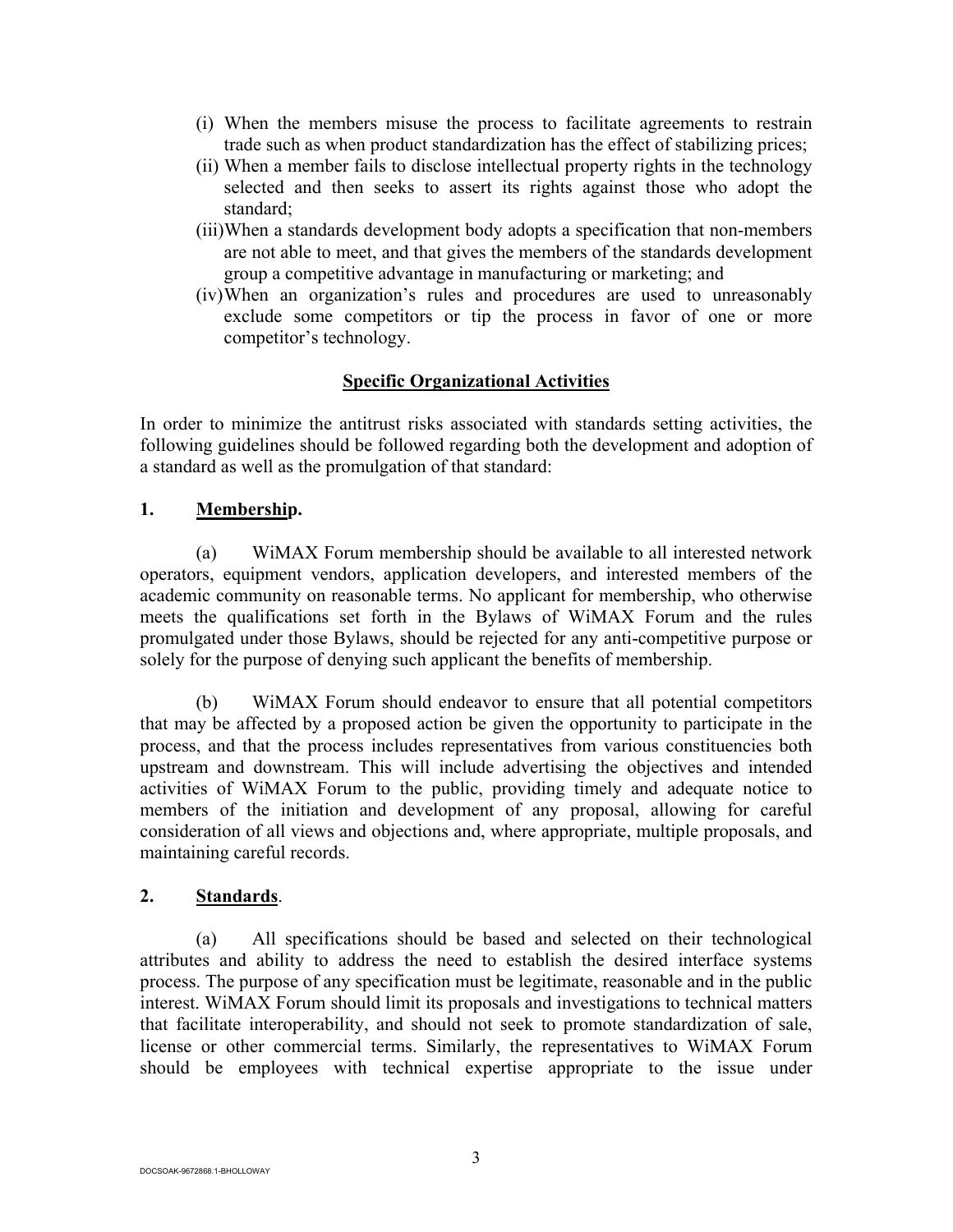consideration, and should, if possible, not be employees having more front-line competitive responsibilities (e.g., salespeople).

(b) All specifications established by WiMAX Forum should be voluntary. Members should not discuss, exchange information, or enter into agreements that prohibit or restrict any member from establishing or deploying any other specifications. Members of WiMAX Forum should not be required to adopt any specification developed by WiMAX Forum. Nor should any efforts be undertaken that are intended to prevent the manufacture, sale, or supply of any product or services not conforming to an adopted specification.

**3.** Meeting Discussions. Discussions in all WiMAX Forum-related meetings should relate solely to the legitimate purposes of WiMAX Forum. Care should be taken to avoid even the appearance of discussing competitively sensitive information, as such discussions may lead to the inference of an illegal agreement on prohibited topics. To this end, there should be no discussion, communication or other exchange between members of WiMAX Forum and/or their representatives regarding any of the following categories of information:

(a) Product prices or pricing strategy. This requirement is to be interpreted broadly, to include, for example, current or projected prices; price changes or differentials; markups; discounts; allowances; terms and conditions of sale, including credit terms, warranty provisions, etc.; or other information that might comprise an element of a product's price, including profits, margins or cost;

(b) Production levels, production capacity, or product inventories;

(c) Current bids or potential bids for particular products, and procedures for responding to bid invitations;

(d) Plans pertaining to the development, production, distribution, marketing, or introduction dates of particular products, including proposed marketing territories and potential customers;

(e) Terms on which any WiMAX Forum members will or will not deal with particular competitors, suppliers, distributors, or customers;

(f) Matters relating to actual or potential individual suppliers or customers that might have the effect of influencing the business conduct of other companies toward such suppliers or customers;

(g) Current or projected cost of procurement, development, or the manufacture of any product; and

(h) Non-public information regarding any company's market share for any product or for all products.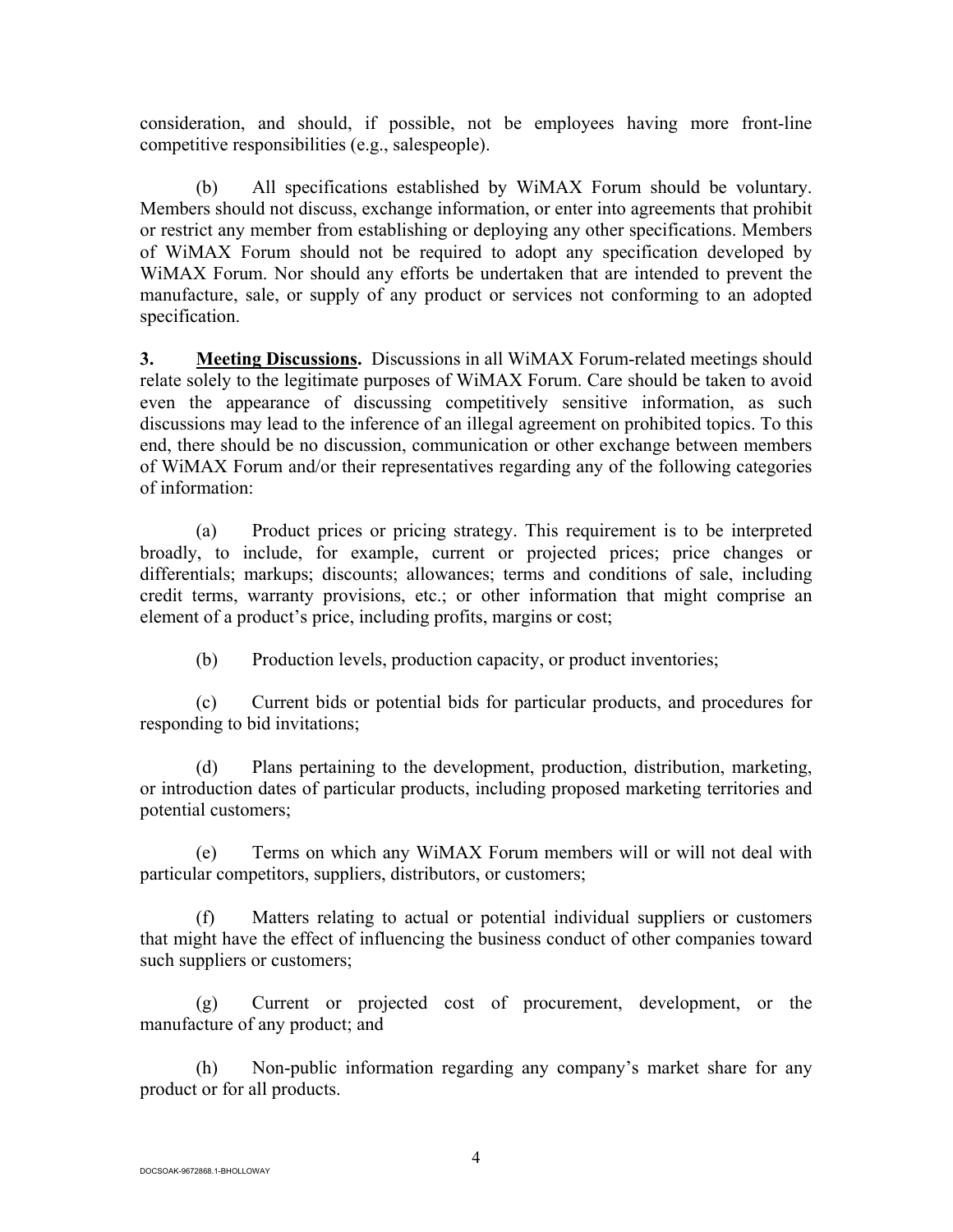**4. Meeting Procedures.** Special care should be taken to ensure that all WiMAX Forum meetings are not used as a means of violating the terms of these Guidelines. Accordingly, the following practices should be followed:

(a) Agenda. All meetings should follow a written agenda.

(b) Minutes. Minutes prepared promptly after the meeting should summarize all matters discussed and conclusions, if any, reached. Only minutes approved by the Board and/or counsel should be distributed (even in preliminary form) and only minutes as approved need be retained. The purpose of this is to avoid the preservation of misstatements, ambiguities, fragmentary reports and similar items which may, years later, create misperceptions of the meeting.

(c) Consult Counsel. At appropriate meetings, counsel or staff should be requested to provide compliance reminders concerning current antitrust developments.

(d) No Informal Meetings. Informal meetings should not be held and informal discussions should comply with the standards of these Guidelines. Informal meetings are of particular concern to law enforcement agencies, which may take the view that formal association activities merely provide a cover for improper agreements that were reached in a hotel room, restaurant or similar setting.

**5. Sensitive Topics.** Members should not discuss, exchange information, or enter into agreements refusing to purchase, sell to, or otherwise deal with competitors, customers or suppliers. For example, members shall not discuss the degree to which members will or will not do business with firms that do not participate in WiMAX Forum.

**6. Availability of Information.** Any information, materials, or reports of WiMAX Forum available for the use of its members should be made available to non-members on reasonable terms when non-availability of those materials imposes a significant economic disadvantage or cost to nonmembers that significantly limits their ability to compete against WiMAX Forum members. Once a specification is adopted, they and WiMAX Forum's related publications and services related to them should be made available to members and non-members on payment of reasonable fees.

**7. Copy of Guidelines.** These Guidelines are available on the WiMAX Forum Web site and are available in hard copy form upon request. Each member agrees to abide by them.

# **Conclusion**

This policy statement is designed as a general statement of antitrust principles. Of course, no policy statement can anticipate each issue that will arise in the course of a trade